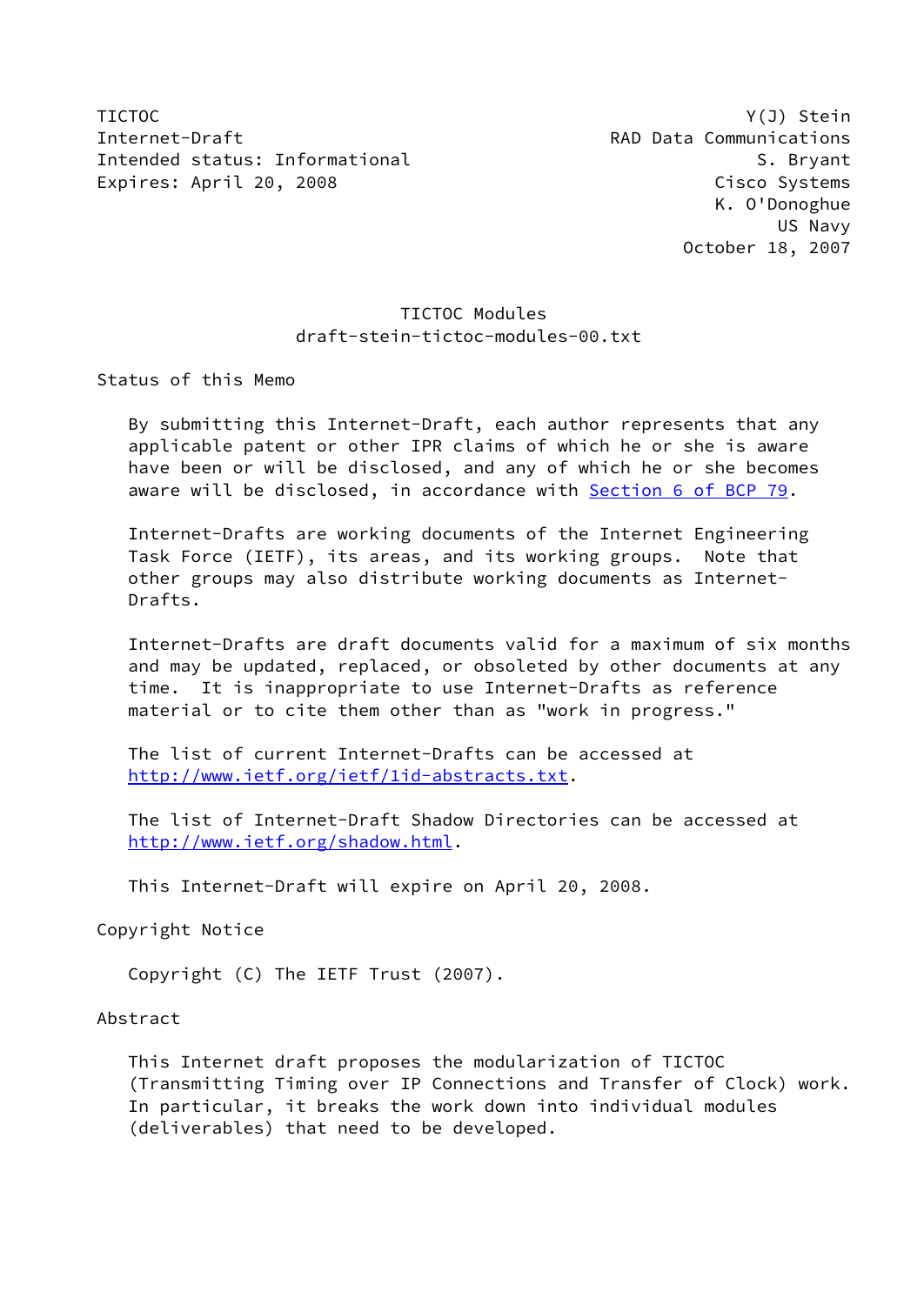Internet-Draft tictocmod control october 2007

# Table of Contents

| 2.               |                                                                                     |  |
|------------------|-------------------------------------------------------------------------------------|--|
| 2.1.             | Local Oscillator and Digital Synthesizers $\cdots \cdots$ 5                         |  |
| 2.2.             | Frequency Distribution Protocols 6                                                  |  |
| 2.3.             | Packet Select/Discard Algorithms 7                                                  |  |
| 2.4.             | Frequency Acquisition Algorithms $\cdots$ 8                                         |  |
| 2.5.             |                                                                                     |  |
|                  |                                                                                     |  |
| 3.1.             | Time Distribution Protocols 9                                                       |  |
| 3.2.             |                                                                                     |  |
| 3.3.             | Time Presentation $\ldots \ldots \ldots \ldots \ldots \ldots \ldots \underline{12}$ |  |
|                  |                                                                                     |  |
| 4.1.             |                                                                                     |  |
| 4.2.             | Autodiscovery and Master Clock Selection 13                                         |  |
| 4.3.             | OAM, SSM, and Performance Monitoring $\cdots$ 14                                    |  |
| 4.4.             |                                                                                     |  |
| 4.5.             | On-path Support $\ldots \ldots \ldots \ldots \ldots \ldots \ldots \frac{15}{15}$    |  |
| 4.6.             |                                                                                     |  |
| $\overline{5}$ . |                                                                                     |  |
| 6.               |                                                                                     |  |
| $\overline{1}$ . |                                                                                     |  |
| 8.               |                                                                                     |  |
|                  |                                                                                     |  |
|                  | Intellectual Property and Copyright Statements 18                                   |  |
|                  |                                                                                     |  |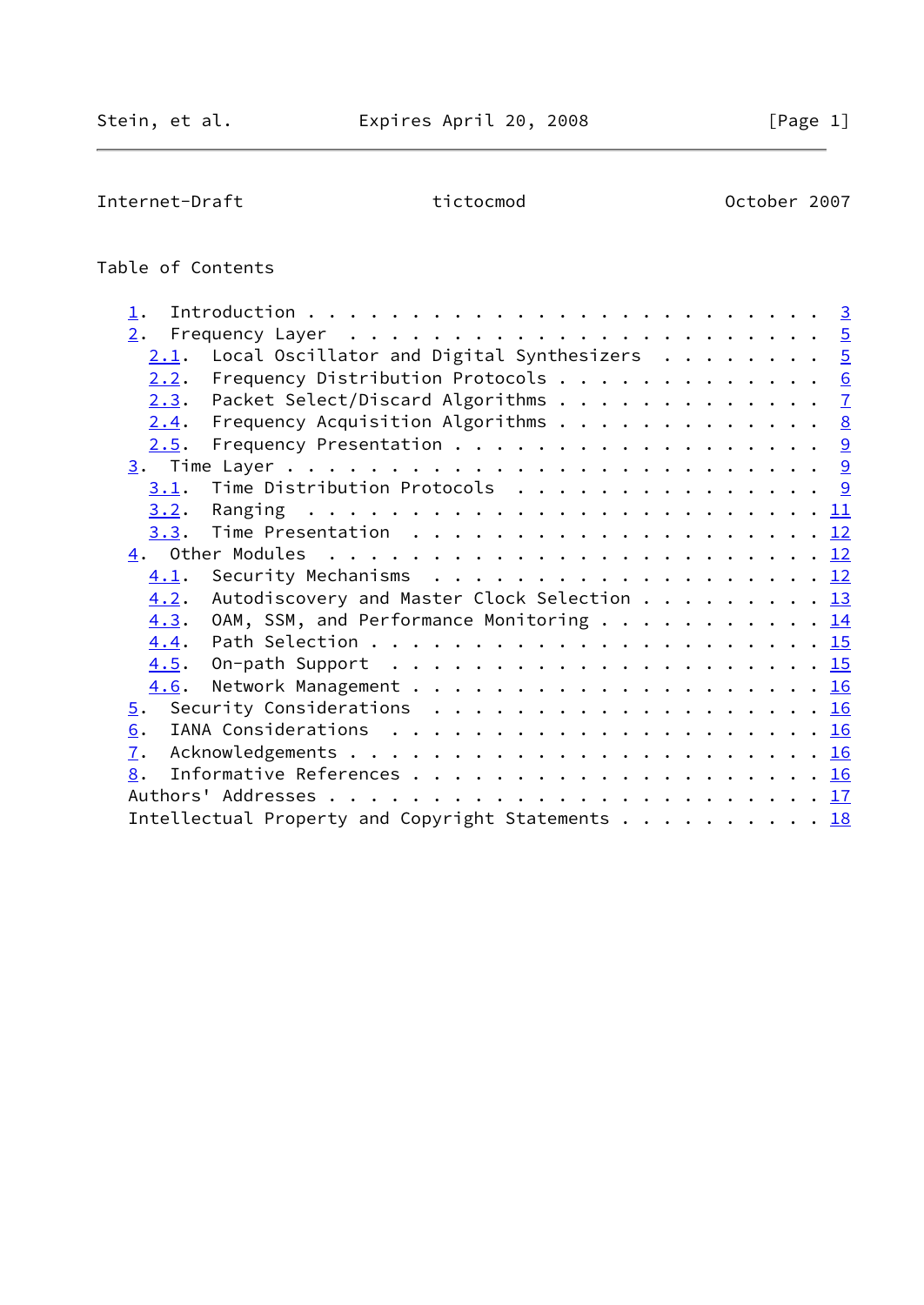Stein, et al. Expires April 20, 2008 [Page 2]

<span id="page-2-1"></span>Internet-Draft tictocmod October 2007

 [Editor's Note: The present version of this draft contains references to work to be performed by the TICTOC working group. This language has been included in order to help with the chartering of this working group, and will be removed in the next revision.]

 The key words "MUST", "MUST NOT", "REQUIRED", "SHALL", "SHALL NOT", "SHOULD", "SHOULD NOT", "RECOMMENDED", "MAY", and "OPTIONAL" in this document are to be interpreted as described in [\[RFC2119](https://datatracker.ietf.org/doc/pdf/rfc2119)].

## <span id="page-2-0"></span>[1](#page-2-0). Introduction

 In this document the term "timing" will be used to refer to recovery of frequency and/or time (wall-clock).

 The most general TICTOC system can be logically decomposed into two layers, corresponding to the distribution and presentation of frequency and time, respectively, In Figure 1 we depict these layers, and the top-level modules in these layers, for a TICTOC client. Specific TICTOC systems may consist of either or both layers. For example, if time is required but frequency is available from a physical layer mechanism, then the frequency layer is omitted. On the other hand, if time is not required for the application, then only the frequency layer may be present.

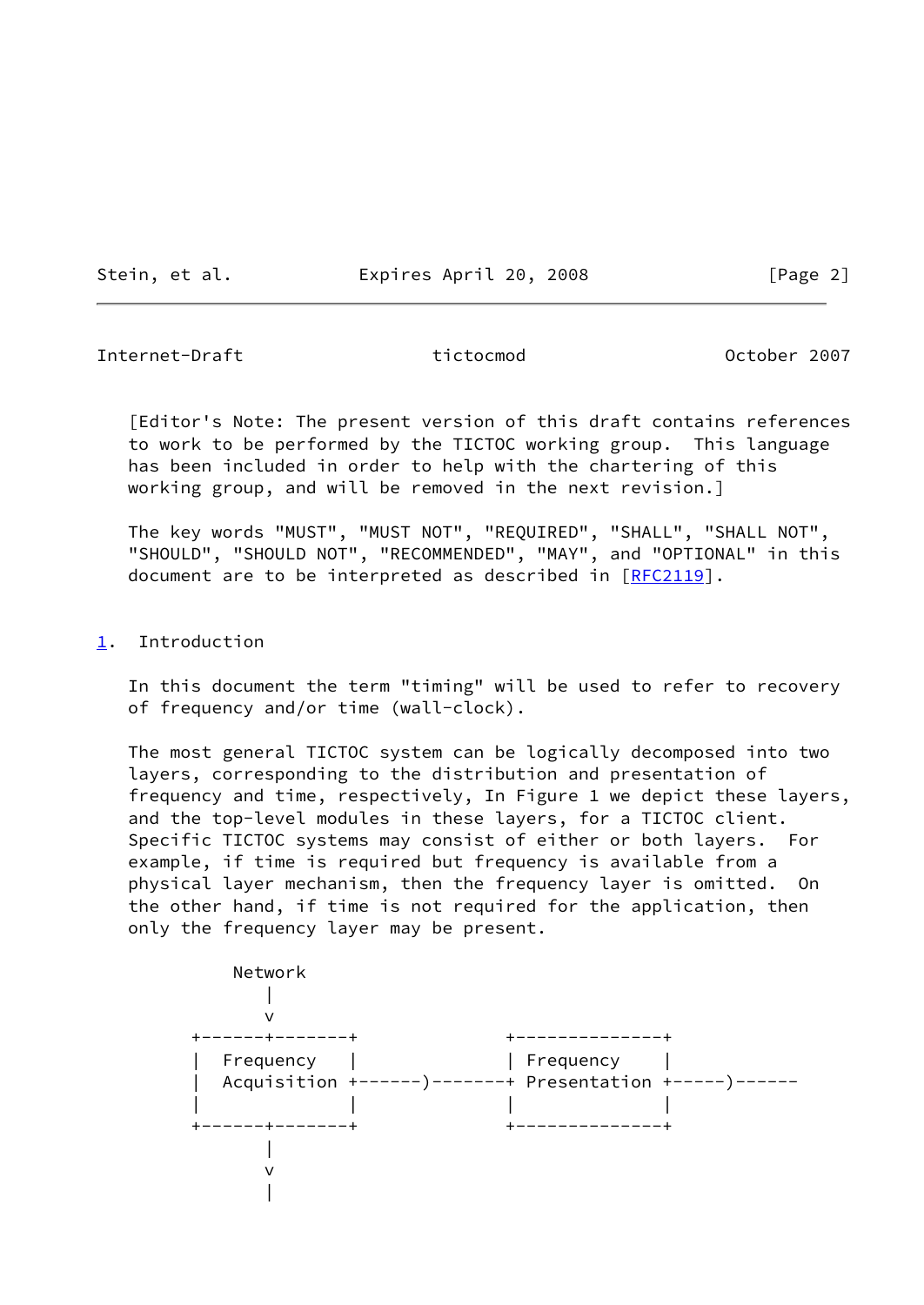| ------+------- | -----------                                                   |  |
|----------------|---------------------------------------------------------------|--|
| Time           | Time                                                          |  |
|                | Acquisition $+$ ------)-------+ Presentation $+$ -----)------ |  |
|                |                                                               |  |
|                |                                                               |  |

## Figure 1. Generic TICTOC client

 Referring to Figure 1, the frequency acquisition module is responsible for recovery of frequency information distributed over a packet switched network (PSN), such as IP or MPLS. This distribution is accomplished by use of a frequency distribution protocol. The

Stein, et al. Expires April 20, 2008 [Page 3]

Internet-Draft tictocmod October 2007

 frequency distributed may be derived from an international standard, or may be an arbitrary frequency needed at some remote location. If the value of the frequency itself is needed, then the output of this module is input to the frequency presentation module that formats the frequency according to application needs. Note that this format may be numeric prepared for display, or may take analog form and be used for locking or disciplining other analog frequencies. When time is needed, the frequency information is sent to the time acquisition module.

 Even if the frequency itself is not needed, time acquisition almost always requires a stable frequency reference. This reference may be acquired from the frequency acquisition layer, or may be obtained via some other means, such as an accurate local frequency reference, or from a non-PSN mechanism for frequency distribution (e.g., GPS, SONET/SDH).

 From the acquired or otherwise available frequency, we may derive arbitrary time (also known as "phase") by mathematical means. If the frequency reference is traceable to an international standard, then arbitrary time means a sequence of time values that are synchronous with true (wall-clock, UTC) time, but with an arbitrary offset. The purpose of the time acquisition module is to enable multiple TICTOC clients to share a single offset, and thus to agree as to marking of phase values. Such marked phases values are all that is required for certain applications, such as where multiple time-aware agents need to interact (e.g., systems employing Time Division Multiple Access systems).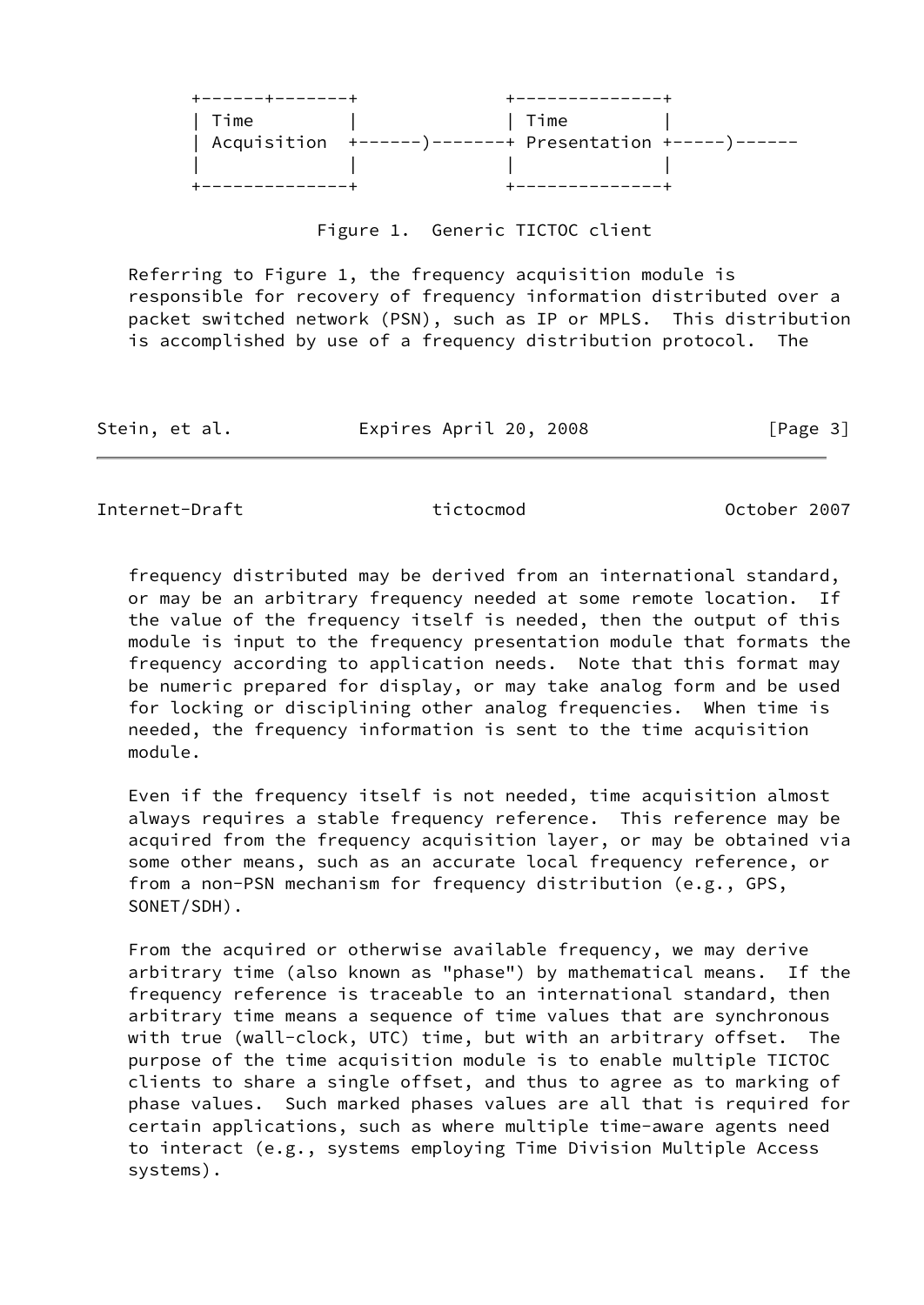When the time markings distributed by the time distribution protocol are traceable to an international standard, the TICTOC clients are said to have acquired wall-clock time. These wall-clock values are formatted for use by the intended application by the time presentation module.

 The remainder of this document further subdivides these modules and identifies the submodules needed for timing distribution. Submodule may require one or more protocols, a set of processing algorithms, and implementations. Descriptions of these protocols, algorithms, and reference implementations are the TICTOC deliverables.

 The frequency acquisition module may be subdivided into the following submodules. Not all need to be present in all implementations. Those that need not be developed by TICTOC are marked by an asterisk. o local oscillator (\*)

o digital synthesizer (\*)

Stein, et al. Expires April 20, 2008 [Page 4]

<span id="page-4-0"></span>Internet-Draft tictocmod October 2007

- o timestamp generation (not required if packets are sent at constant rate)
- o frequency distribution protocol
- o packet selection/discard algorithms
- o frequency acquisition algorithms
- o disciplining/adaptation/clock adjustment

 The time acquisition module may be subdivided into the following submodules. Not all need to be present in all implementations.

- o time distribution protocol
- o ranging
- o timestamp generation (already mentioned)

 In addition, various generic modules may be needed, for either frequency distribution, time distribution, or both.

- o security
- o autodiscovery and master clock selection
- o OAM, synchronization status messaging, and performance monitoring
- o path selection and/or self-organization
- o on-path support
- o network management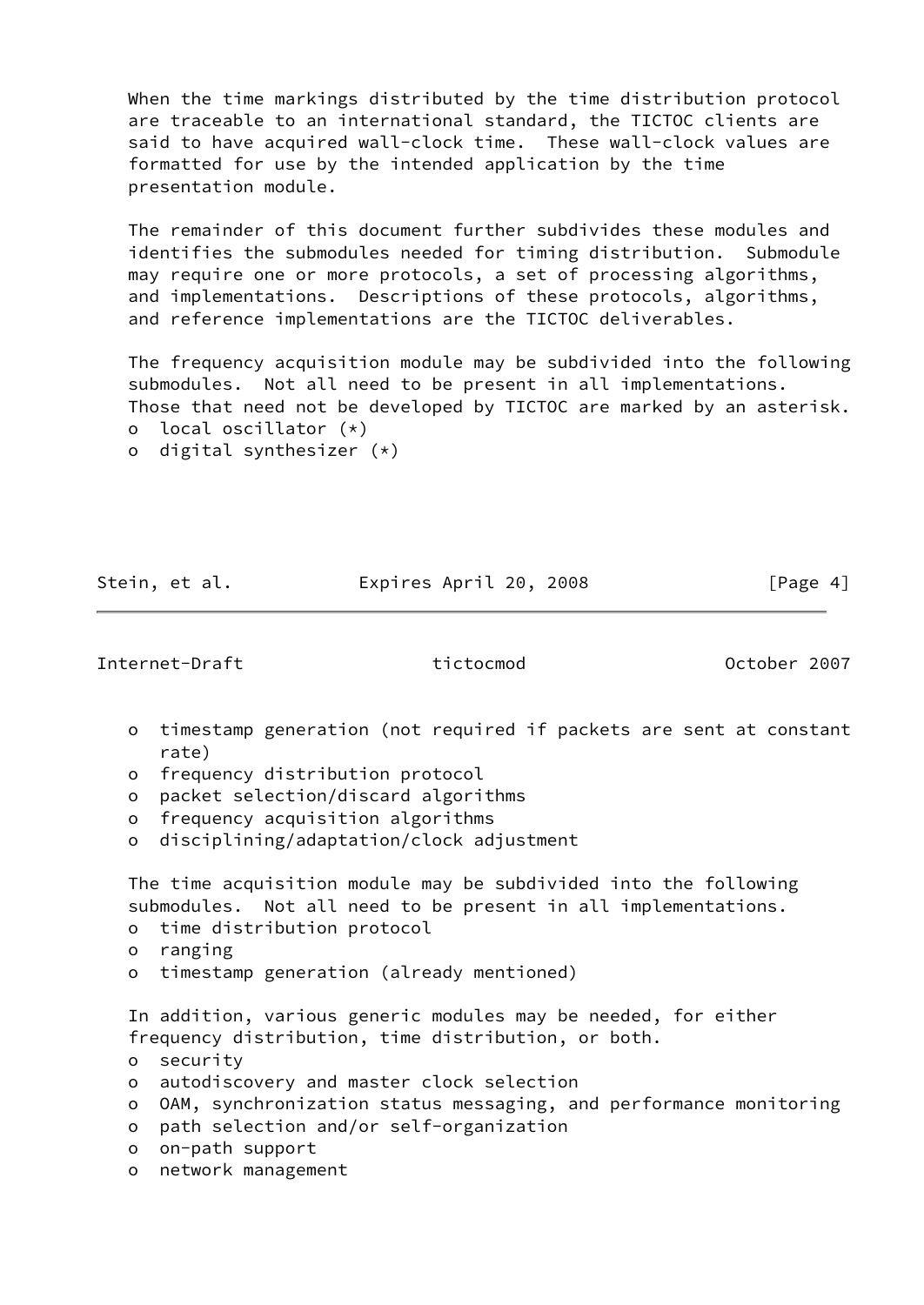## <span id="page-5-0"></span>[2](#page-5-0). Frequency Layer

There are applications that require an accurate frequency reference, but do not require knowledge of absolute time. In addition, it is often wise to acquire frequency for applications that require absolute time but do not directly use frequency.

 TICTOC is concerned with the network frequency transfer using packet technology. Frequency may be transferred across a network using the physical layer, such as through the use of a synchronous network interface (for example synchronous Ethernet  $[68262]$ ). The use of the physical layer may produce a higher quality frequency reference than achievable using packet based network frequency transfer, but is outside the scope of this document.

<span id="page-5-1"></span>[2.1](#page-5-1). Local Oscillator and Digital Synthesizers

 TICTOC masters and clients both need local sources of frequency. For masters, this may be provided by high quality Cesium clock with extremely good long term accuracy, or by an atomic clock with somewhat lower accuracy, but which is disciplined by comparison with a better clock (e.g., by GPS). Note that a pure frequency master that does not need to know time can be standalone.

For clients, the local oscillator is usually a quartz crystal

| Stein, et al. | Expires April 20, 2008 | [Page 5] |
|---------------|------------------------|----------|
|               |                        |          |

<span id="page-5-2"></span>Internet-Draft tictocmod October 2007

 oscillators. Such oscillators may be stable, special cut crystals with double oven and temperature compensation, or lowly inexpensive crystals. In either case the frequency derived from these oscillators needs to be adjusted by the TICTOC frequency acquisition module. This adjustment can be electronic (e.g., changing the control voltage of a voltage controlled oscillator).

 However, it is common practice not to directly adjust the physical oscillator, or even to directly use the oscillator's frequency. Instead, a digital synthesizer fed by the oscillator provides the required output frequency. Changing parameters of the digital synthesizer changes the output frequency in the required way. It is important for the digital synthesizer not to introduce too much jitter, and for the changing of parameters to be done in such fashion as to minimize transients.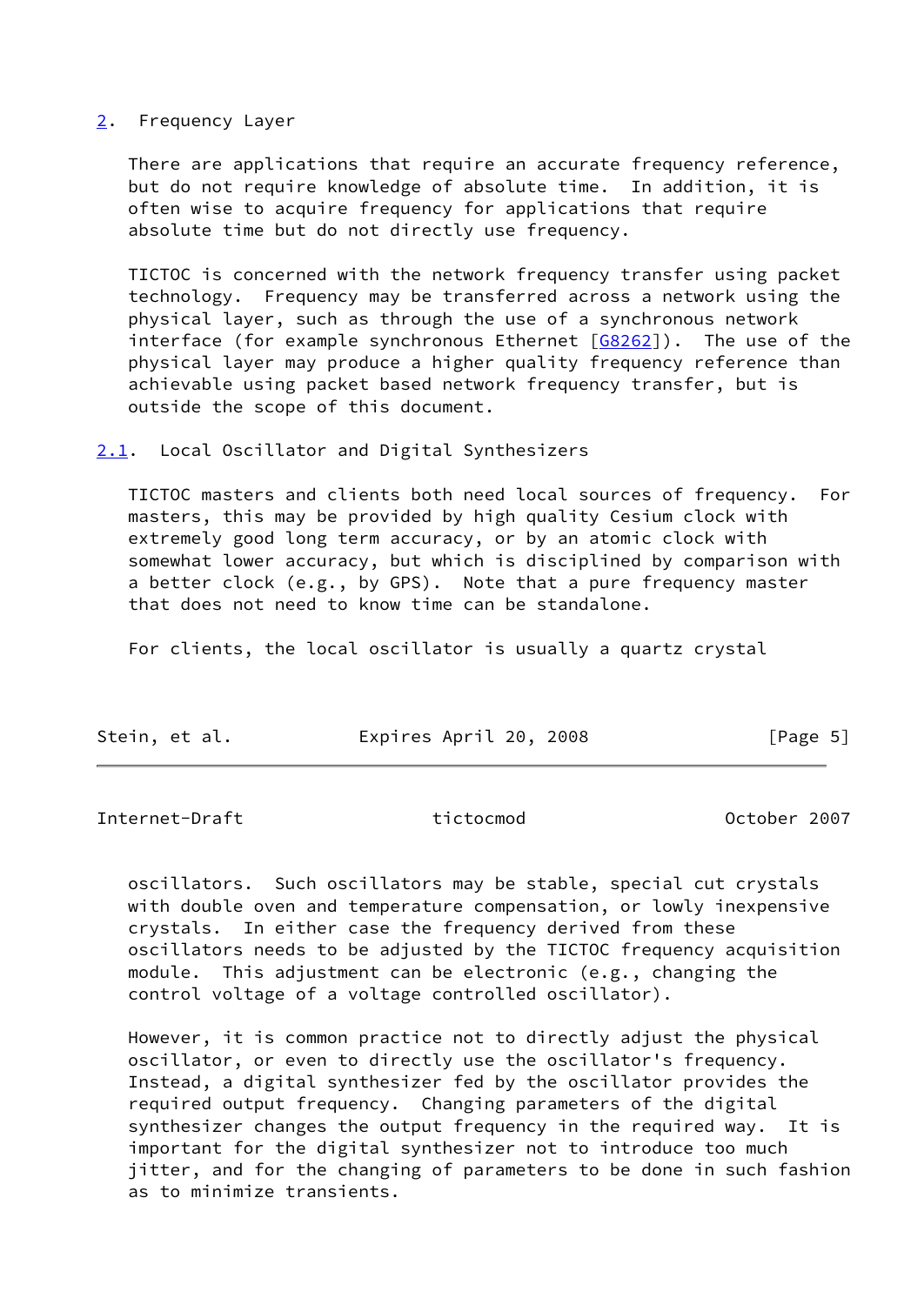Disciplining of the local oscillator, or setting the parameters of the digital synthesizer, is based on the arrival times of received frequency distribution protocol packets, and the information contained in them. When, for whatever reason, frequency distribution packets are not received, the frequency layer is said to be in "holdover mode". In holdover mode the local oscillator or synthesizer is still used as usual, but it is no longer disciplined based on new information from the distribution protocol (although it may still be adapted, if the acquisition module has models that have been trained during periods that the frequency distribution packets were received).

## <span id="page-6-0"></span>[2.2](#page-6-0). Frequency Distribution Protocols

 The protocol used to distribute frequency across the packet network may be the same protocol used for time distribution, or may be an independent protocol. The important design consideration is that the protocol used is optimized for that purpose, and not compromised by the need to fulfill a dual role.

 Frequency distribution protocols are "one way", i.e. only require information transfer from the master (where the frequency is known) to the client. In particular, frequency distribution protocols can be broadcast or multicast to many clients, without the master needing to know the client identities. Frequency distribution protocols may even operate when there is no return path available. Exceptions to this rule are control messages sent by the client requesting commencing or termination of the frequency distribution service, or changing its parameters (e.g., update rate).

 Frequency distribution protocols can be broadcast, multicast or unicast. Multicast transmission conserves network bandwidth, while

| Stein, et al. | Expires April 20, 2008 | [Page 6] |
|---------------|------------------------|----------|
|               |                        |          |

<span id="page-6-1"></span>Internet-Draft tictocmod October 2007

unicast transmission is often more desirable.

 Ideally the frequency distribution protocol should be decoupled from the algorithm used to derive the local reference frequency, and the packets sent should only contain information that is physically meaningful without reference to a particular algorithm. For example, if the master sends packets at a constant rate as measured by the frequency reference, then the existence of the packet itself is the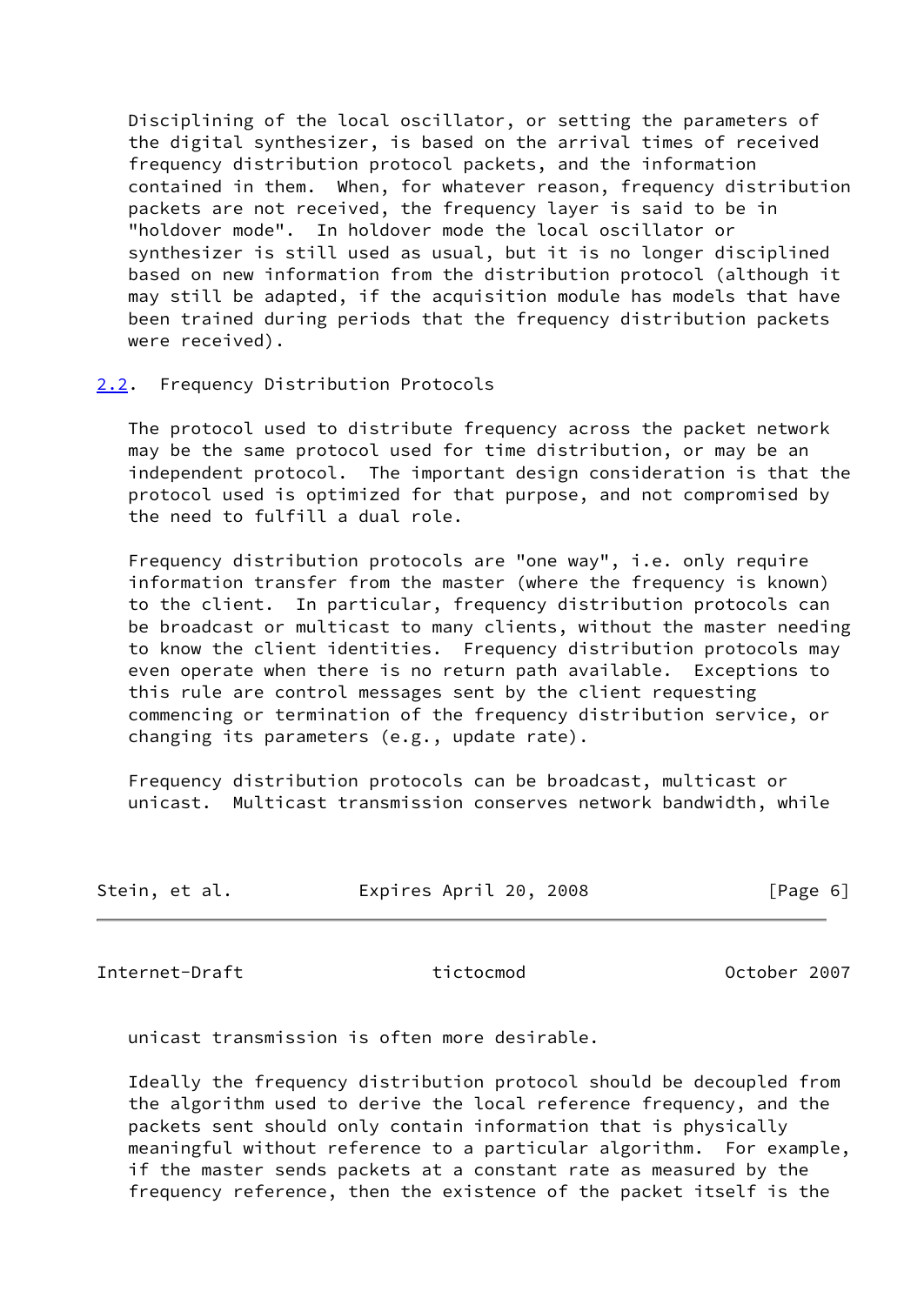only physically meaningful information, and the packet should contain nothing but headers required for packet delivery. If the packets are not sent at a constant rate, they should contain nothing but a sufficiently precise timestamp. The use of extension mechanisms for carrying additional information may be considered for specific cases.

 The TICTOC Working Group will select a suitable network frequency transfer protocol. This may be based on an existing protocol, although that is not to be considered a requirement.

 The basic TICTOC architecture itself should not be strongly bound to the frequency distribution protocol. It should be possible to upgrade or completely replace this protocol (e.g., to improve accuracy), or to optimize the transfer for a different network environment, without redesigning the TICTOC architecture.

## <span id="page-7-0"></span>[2.3](#page-7-0). Packet Select/Discard Algorithms

 In the simplest networks all frequency distribution packets received are used by the frequency acquisition algorithms to derive corrections to the local oscillator. A major problem with frequency acquisition in complex networks is the elimination of frequency distribution packets that, if used by the acquisition algorithms, would degrade the quality of the recovered frequency. Such packets are variously called outliers, falsetickers, etc.

 There are several reasons for such unreliable packets. First, malfeasants may deliberately inject false packets in order to impair the TICTOC client's frequency recovery. We will discuss security mechanisms below. Second, PDV distributions for complex networks can be long tailed, leading to extremely misleading results. Third, various network degradations, e.g., congestion and reroute events, can lead to bizarre information being received.

 Furthermore, even typical packets may have experienced significant delay variation, making them less suitable for exploitation than the small fraction of packets that may have experienced almost no delay (and thus minimal delay variation). When there is a significant fraction of packets that experience essentially no delay, it is reasonable to discard all others (assuming that after this decimation

|  | Stein, et al. | Expires April 20, 2008 | [Page 7] |
|--|---------------|------------------------|----------|
|--|---------------|------------------------|----------|

<span id="page-7-1"></span>Internet-Draft tictocmod October 2007

the sampling rate is still sufficiently high).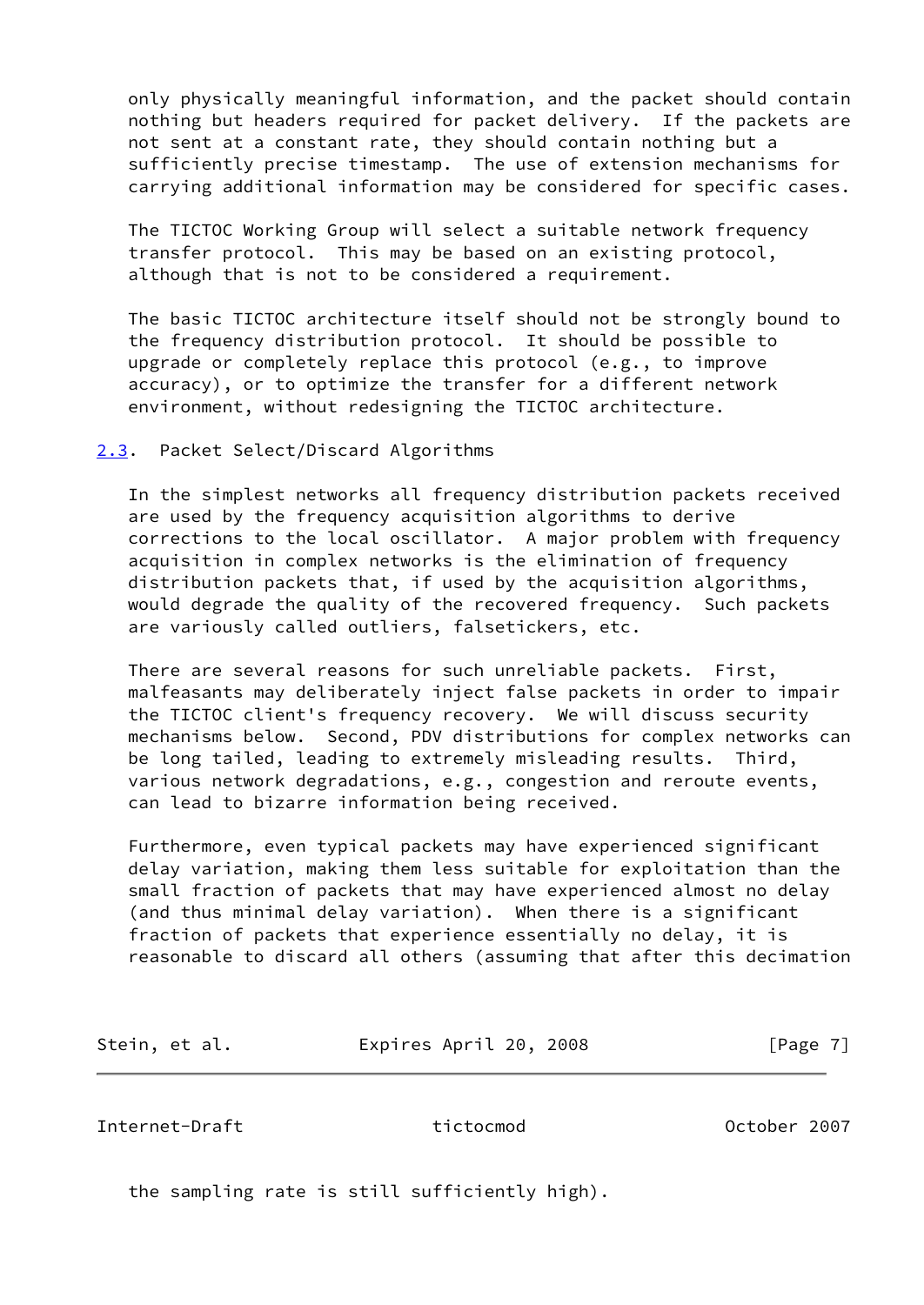## <span id="page-8-0"></span>[2.4](#page-8-0). Frequency Acquisition Algorithms

 Observed arrival times of frequency distribution protocol packets are influenced by two phenomena: time behavior of the local oscillator as compared to the master oscillator, and network delay behavior (PDV). The former behavior needs to be tracked, while the latter needs to be filtered out. In order to eliminate the effects of PDV, frequency acquisition algorithms perform some sort of averaging and/or filtering, in an attempt to recover the frequency at which packets were sent. Since simple averaging would take too long to sufficiently eliminate the stochastic components, by which time the frequency difference between local oscillator and master oscillator would have changed, more efficient "control loops" are employed. Control loops are nonlinear mechanisms, and are thus able to "lock onto" frequencies, rather than simply removing stochastic noise. Conventional control loops include the Phase Locked Loop (PLLs), the Frequency Locked Loops (FLL), and combinations of the two.

 Delay variation effects can be quite complex and traffic dependent. There are obvious effects such as queuing indeterminacy leading to stochastic PDV, and congestion leading to packet loss. There are also more subtle effects, for example multiple plesiochronous flows (e.g. TDM pseudowires) traversing forwarding elements can cause slow "beating" effects, generating low frequency wander that is difficult to eliminate. Another example is the batch processing effect introduced by some forwarders in which the first of a series of packets experiences greater latency that later packets.

 Modern algorithms attempt to model the time behavior of local oscillator as compared to the master oscillator, and/or the network behavior. More complex algorithms may attempt blind separation of the contribution of the two effects.

 Traditionally the focus on frequency acquisition algorithm design has been on the client. However it is possible to mitigate some of the aforementioned effects by modulating the packet generation rate of the master. Thus TICTOC algorithm modules may describe the client and the server components, and may require matching of these algorithms to achieve optimal performance.

 Frequency acquisition algorithms need to be optimized such that network bandwidth consumed by the frequency distribution protocol is minimized. Furthermore, these algorithms are required to be robust to network degradations such as packet delay, packet loss, packet delay variation (PDV) and infrequent stepwise changes in network traversal latencies (e.g., due to reroute events or network loading

Stein, et al. Expires April 20, 2008 [Page 8]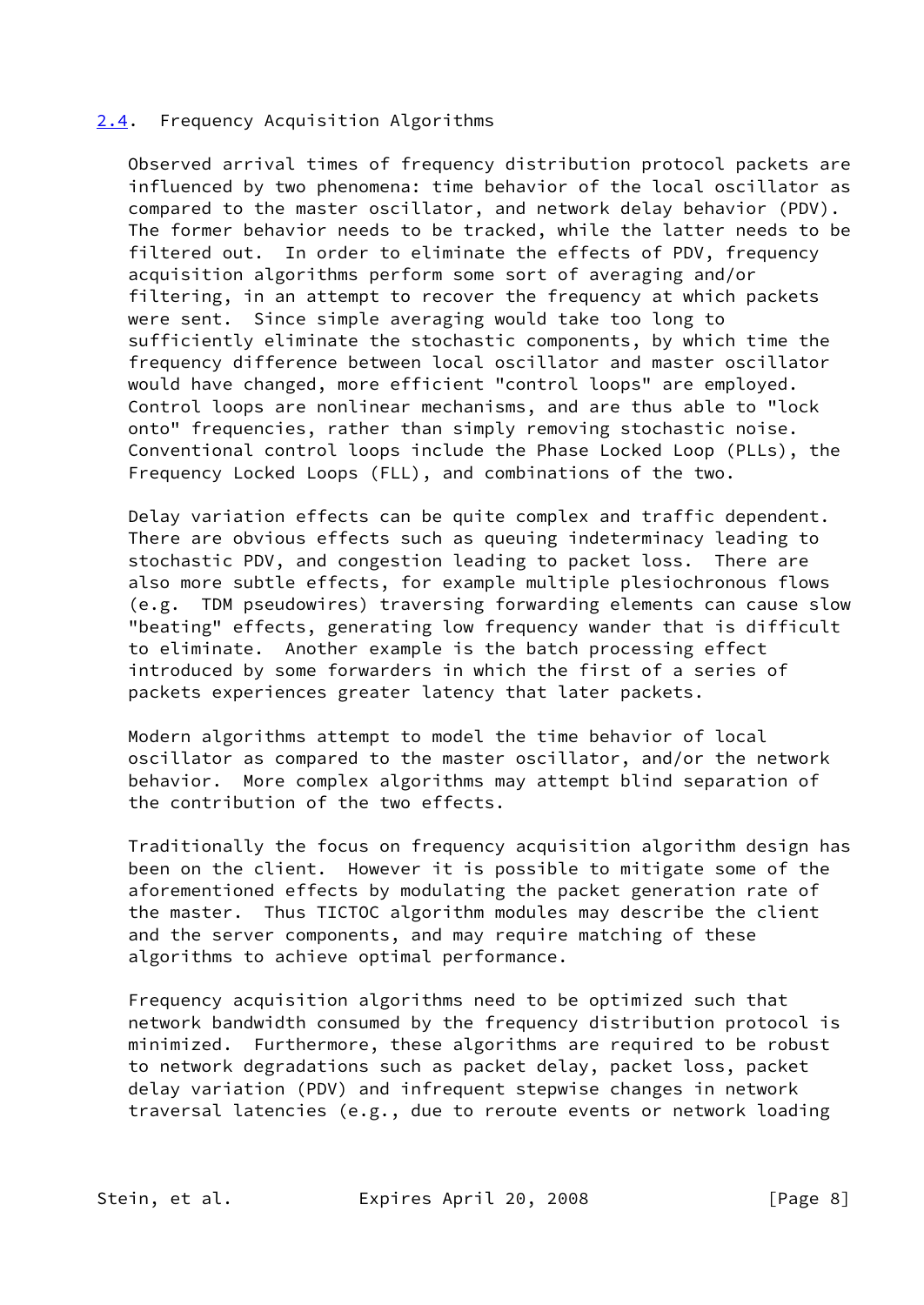<span id="page-9-1"></span>changes).

 The TICTOC Working Group may specify a reference algorithm, but the TICTOC architecture will enable vendors to employ proprietary algorithms. It will also be possible to upgrade the reference algorithm in the future.

<span id="page-9-0"></span>[2.5](#page-9-0). Frequency Presentation

 In general, the output of the frequency acquisition module needs to be reformatted before use. In some cases the reference frequency distributed across the network is different from the frequency needed by the local application; in such cases a digital synthesizer can be employed to convert the acquired frequency to the desired one. Sometimes it is not frequency itself that is required, but a sequence of equally separated times; in such cases the sequence of time "ticks" is generated from the acquired frequency (once again, a digital synthesizer is ideal for this).

## <span id="page-9-2"></span>[3](#page-9-2). Time Layer

 In general the time layer is fed accurate frequency from the frequency layer. There are applications that require accurate time, but do not need to acquire frequency over the PSN. For example:

- o if the update rate is high and the time resolution required is low
- o if highly accurate frequency is available locally
- o if frequency is distributed by means external to the PSN (e.g. GPS, LORAN, WWV)
- o if frequency is available by means of the network physical layer (e.g. PoS, SyncE).

 In such cases the frequency input in Figure 1 is provided by the alternative frequency source, rather than the frequency layer.

 The TICTOC two layer decomposition is a conceptual one, and may not be easily identifiable in all implementations. For example, when using a pure PLL frequency acquisition module, true "frequency" is never derived, only relative phase. Similarly, tracking mechanisms may simultaneously model frequency and time, reducing convergence time by adjusting both simultaneously, rather than first acquiring frequency, and afterwards time. However, even in these cases the decomposition is a useful one.

<span id="page-9-3"></span>[3.1](#page-9-3). Time Distribution Protocols

The purpose of the time distribution protocol is to calibrate a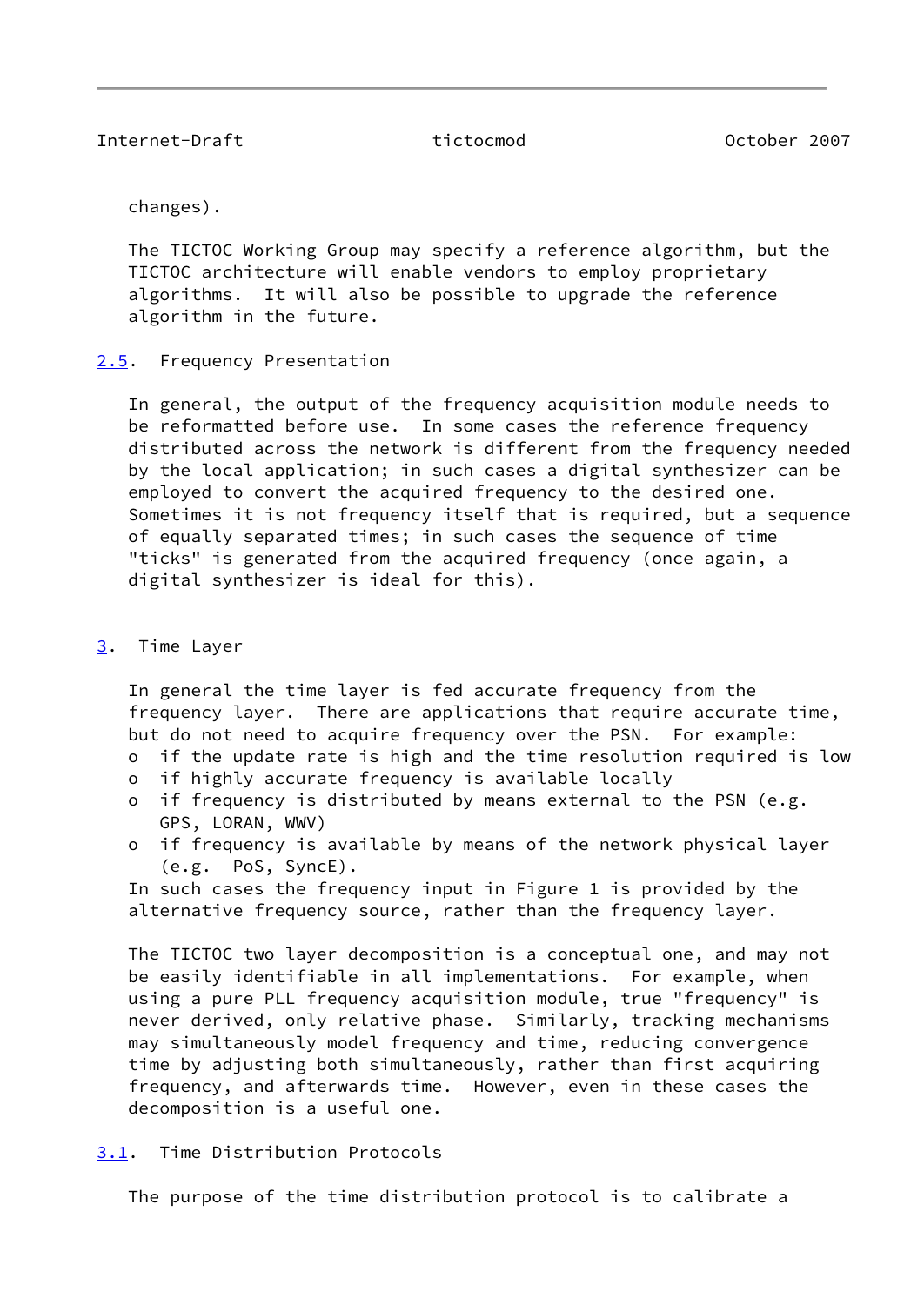sequence of phase events generated by the local oscillator or digital synthesizer, thus converting arbitrary offset phase values into wall-

Stein, et al. **Expires April 20, 2008** [Page 9]

Internet-Draft tictocmod October 2007

 clock values. This is done by sending packets containing timestamps from the master (where the time is known) to the TICTOC client. In order for the timestamp to accurately indicate the time that the packet was actually injected into the network (rather than some earlier time when the packet was formed, separated by a stochastic time delay from the injection time), the timestamp should be generated by the networking hardware. When this is not possible, the stochastic delay should be minimized. The IEEE 1588 protocol has a follow-up message, to indicate the actual injection time of the previous packet.

 The timestamp in the time distribution protocol packet indicates the time that the master injected this packet into the network. On the other hand, the client receives this same packet after the propagation delay, i.e. the time taken to traverse the packet network. Were this time to be accurately known, the timestamp could be corrected, and the precise time known. Estimation of the traversal time is called ranging, and will be discussed below. The IEEE 1588 protocol has an optional mechanism (transparent clocks) whereby forwarding delays, and even individual link delays are measured and compensated, thus leading to precise knowledge of the traversal delay. However, this mechanism requires upgrading of all intermediate network elements.

 Due to the requirement of traversal delay measurement, time distribution protocols are generally bidirectional, that is, they require a bidirectional channel, require both master and client to send and receive messages, and usually assume symmetric (or known asymmetry) propagation times. Unlike frequency distribution, time distribution can not be entirely multicast, due to the ranging requirement.

 There are two well-known protocols capable of running over a general purpose packet network, NTP [\[RFC1305](https://datatracker.ietf.org/doc/pdf/rfc1305)], and IEEE 1588 [\[1588](#page-18-2)]. NTP is the product of the IETF, and is currently undergoing revision to version 4. IEEE 1588 is a product of the IEEE Test and Measurement community. It is presently specified in a limited first version, while the second version (1588v2) is soon to be a standard. IEEE 1588v2 has a profiling mechanism enabling organizations to specify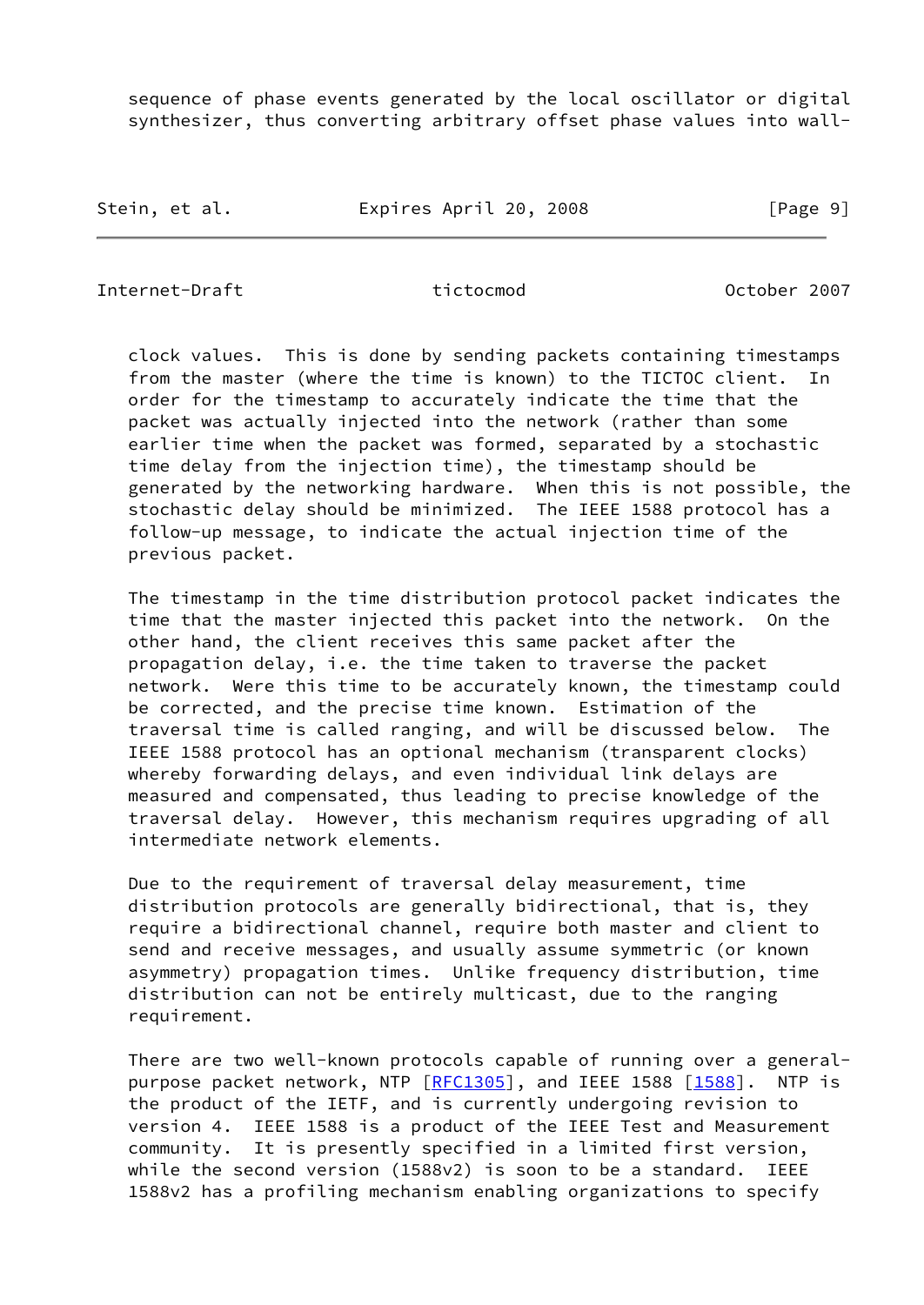required and prohibited options, ranges and defaults of attribute values, and optional features, while maintaining interoperability.

 The protocol used to transfer the reference frequency across the network may be the same protocol that is used to transfer time. The overriding design consideration is that frequency and time distribution protocols be optimised for their purpose, and not compromised by the need to fulfill a dual role.

Stein, et al. **Expires April 20, 2008** [Page 10]

<span id="page-11-1"></span>Internet-Draft tictocmod October 2007

 The TICTOC Working Group will select a suitable time distribution transfer protocol or protocols. There are three options here:

o a new or alternative version of NTP, to be called NTPv5

- o a profile of 1588
- o a completely new protocol.

 The selection will be made by producing a set of specific requirements for the TICTOC timing distribution protocol, and by a disinterested evaluation of each of these options in light of these requirements. The requirements will be based on the applications listed in the TICTOC problem statement. If neither of the first two options fulfill the requirements, then the third option will be chosen. Even if the first two options equally fulfill the requirements one of them will be chosen as the mandatory protocol, and the use of the other will be permissible under specific circumstances.

 The TICTOC architecture itself should not be bound to the specific time distribution protocol. It should be possible to upgrade, or replace this protocol, for example to improved the quality of the transfer, or to optimize the transfer for a different network environment, without redesigning the entire TICTOC architecture.

## <span id="page-11-0"></span>[3.2](#page-11-0). Ranging

 To transfer time it is necessary to know the time of flight of time of packets from the time server to the client. The accuracy of time at the client can be no better than the accuracy provide by the ranging mechanism. Some ranging mechanisms require or can exploit special hardware assistance by intermediate network elements, such as IEEE 1588 transparent clocks [\[1588](#page-18-2)].

A typical ranging mechanism functions by exchanging timestamps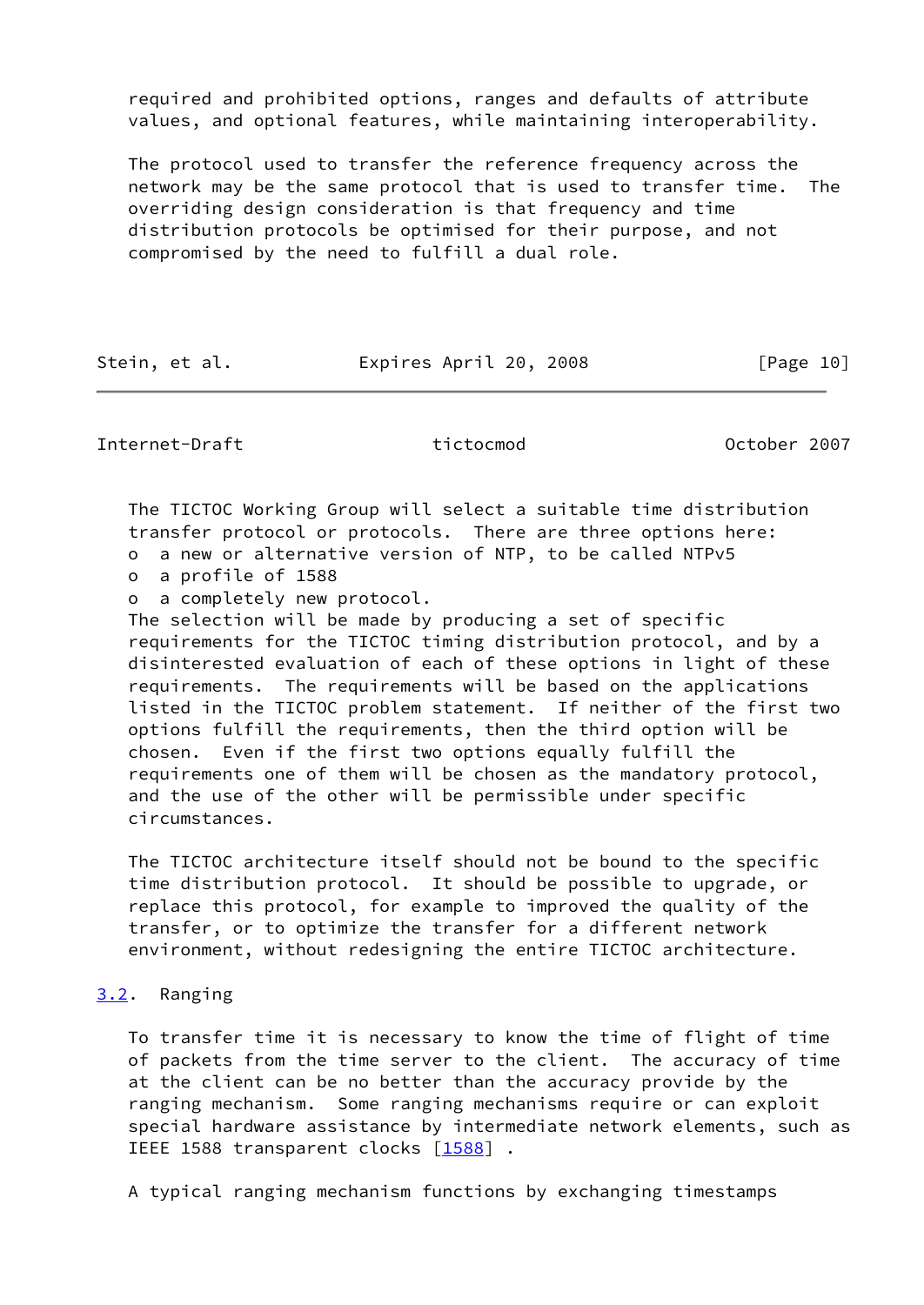between master and client. For example, the master sends an initial timestamped packet. When this packet arrives at the client its arrival time (in terms of the local clock) is recorded. After some amount of time the client sends a response packet back to the master, containing the initial timestamp (in terms of the master clock), and the packet arrival and retransmission times (in terms of the client clock). When this packet is received by the master a fourth timestamp is generated (in terms of the master clock). Since the second and third timestamps are both in terms of the client clock, their difference - representing the amount of time the client hesitated between receipt of the initial packet and sending the response packet - is readily computed. This difference can be subtracted from the difference between the fourth and first timestamps, to yield the sum of propagation times. Under the assumption of symmetry, the one-way time is half this sum. Note that since the difference between third and fourth timestamps is short,

Stein, et al. **Expires April 20, 2008** [Page 11]

<span id="page-12-1"></span>Internet-Draft tictocmod October 2007

 possible frequency inaccuracy of the client has little deleterious effect.

 Various variations on this basic four-timestamp method are possible. In the three timestamp method the client sends the time difference (e.g., generated by resetting a timer upon packet arrival) rather than the two timestamps. When symmetry is not a valid assumption, additional information (e.g., ratio or difference between expected propagation delays) can be used to extract the one-way delay.

 Ranging accuracy is reduced by deviation from expected asymmetry in the network. Mechanisms to avoid asymmetry at the network layer (for example using MPLS RSVP-TE paths, or the use of the peer-to-peer mechanism described in IEEE1588v2 are useful, as is the ability to correct asymmetry in the physical connection through the use of external calibration.

## <span id="page-12-0"></span>[3.3](#page-12-0). Time Presentation

 In general, the output of the time acquisition module needs to be reformatted before use. Formatting includes translation between different representations (e.g., from seconds after a given date to date and time), changing time zones, etc. When the time needs to be displayed, e.g., on a computer or mobile device, further processing is often required, such as identification of day of week, translation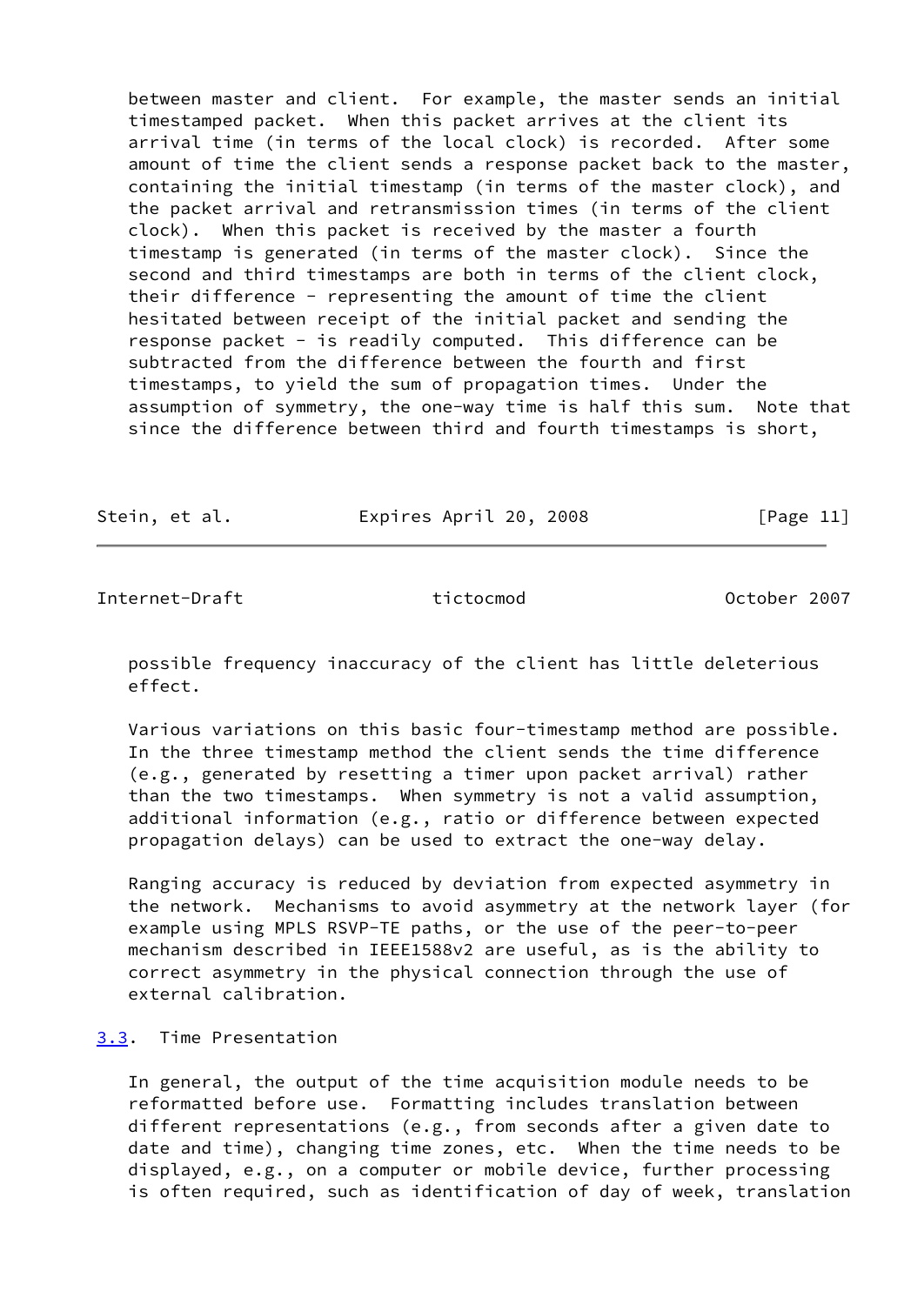to other calendars (e.g., Hebrew, Islamic, Chinese), conversion between TAI and UTC, and flagging of holidays and special dates.

### <span id="page-13-0"></span>[4](#page-13-0). Other Modules

<span id="page-13-1"></span>[4.1](#page-13-1). Security Mechanisms

 Time and frequency services are a significant element of network infrastructure, and are critical for certain emerging applications. Hence time and frequency transfer services MUST be protected from being compromised. The most significant threats are false timing servers distributing purposely misleading timing packets, and man in the middle tampering with valid timing packets. Both threats would enable a malfeasant to mislead TICTOC clients, and to bring down critical services.

 Based on the aforementioned threats, one can conclude that confidentiality and replay protection are usually not needed (and in many cases not possible), but source authentication and integrity protection are vital. In general, it is the master that needs to be authenticated to the server, although in certain cases it may be needed to authenticate the client to the master. Applying IPsec

| Stein, et al. | Expires April 20, 2008 | [Page 12] |
|---------------|------------------------|-----------|
|               |                        |           |

<span id="page-13-2"></span>Internet-Draft tictocmod October 2007

 Authentication Header (AH) mechanisms to all timing packets is not feasible, due to the computational resources consumed by public key cryptography algorithms. Adoption of IPsec would impact time acquisition accuracy, and would lead to new methods for malfeasants to disrupt the timing distribution protocols by exhausting resources and denial of service from TICTOC clients. Furthermore, certificates used to authenticate packets have lifetimes that must be enforced for secure use. Certification of time packets themselves can thus lead to circular dependence and to attacks that invalidate valid time packets and substitute invalid ones.

 NTP implementations provided an authentication protocol called Autokey. Autokey utilizes public key algorithms to encrypt cookies, symmetric key message digests for integrity, and digital signatures for source authentication.

 Any security mechanism must be designed in such a way that it does not degrade the quality of the time transfer. Such a mechanism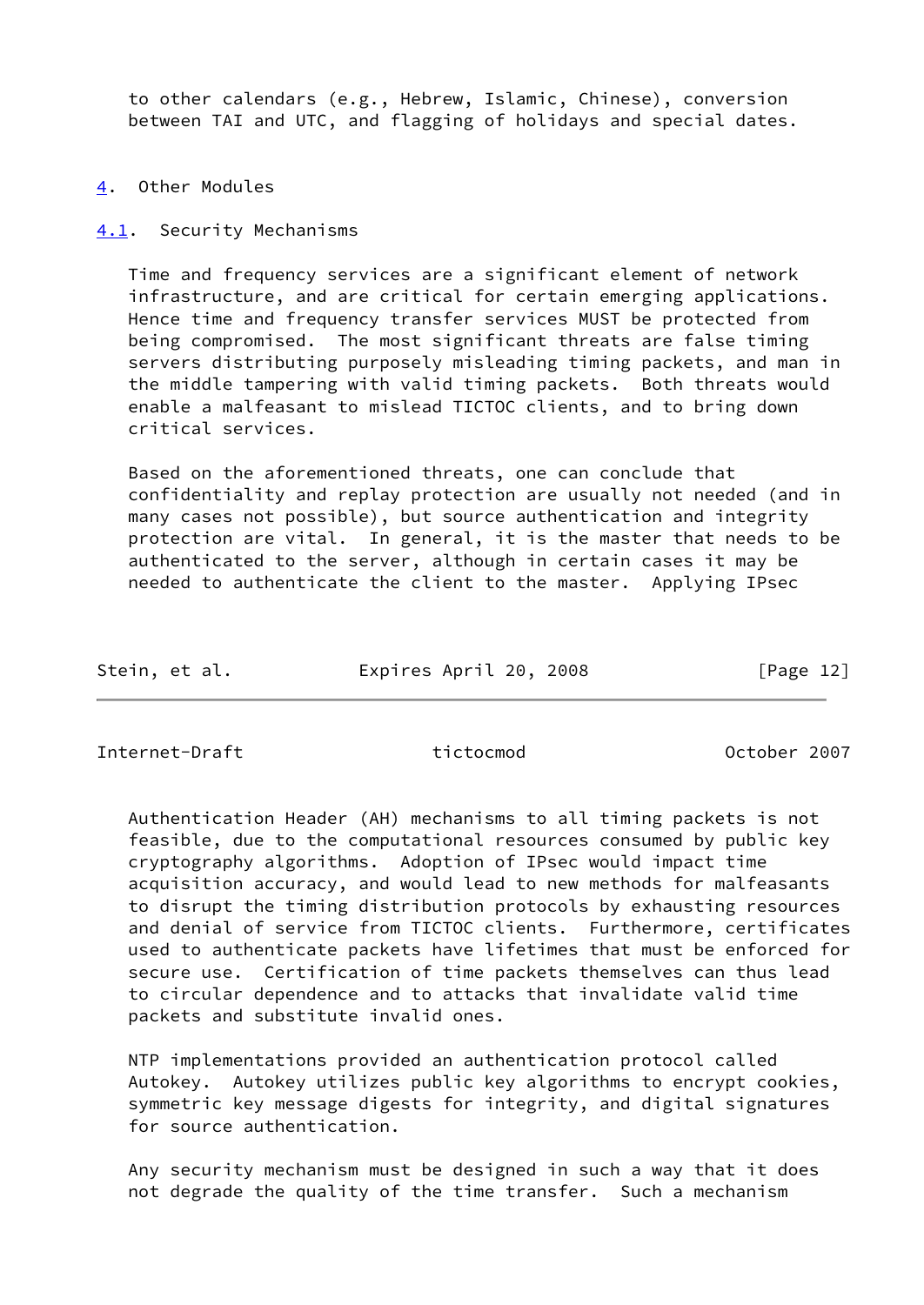SHOULD also be relatively lightweight, as client restrictions often dictate a low processing and memory footprint, and because the server may have extensive fan-out. The mechanism also SHOULD not require excessive storage of client state in the master, nor significantly increase bandwidth consumption.

## <span id="page-14-0"></span>[4.2](#page-14-0). Autodiscovery and Master Clock Selection

 The topology of presently deployed synchronization networks is universally manually configured. This requires manual or management plane configuration of master-client relationships, as well as preconfigured fallback behaviors. This strategy is workable for SDH networks, where there are a relatively small number of network elements that require such configuration, and all elements are controlled by a single entity. In packet switched network scenarios there may be a very large number of independent network elements requiring timing, making automatic mechanisms important. Such autodiscovery, automatic master selection algorithms, and perhaps control plane protocols to support these features, are an important TICTOC deliverable.

 There are application scenarios where it is desirable for clocks to advertise their service, and for clients to automatically select a clock with the required accuracy and path characteristics. The optimum advertising method may depend on the environment and the application. For example a host may be best served by finding a suitable clock (or set of clocks) through a DHCP parameter, whist a provider edge may find it more convenient to discover the available clock through BGP.

| Stein, et al. | Expires April 20, 2008 | [Page 13] |
|---------------|------------------------|-----------|
|               |                        |           |

### <span id="page-14-1"></span>Internet-Draft tictocmod October 2007

 The TICTOC Working Group will specify the required clock characteristics and identify the set of clock and client characteristics and the application characteristics that influence the optimum method of clock discovery. It will then specify one or more methods of clock autodiscovery together with associated applicability information.

 Once a TICTOC client has discovered potential TICTOC masters, it must choose how to derive its clock from one or more of them. This choice can be aided using two types of information: o claims made by the potential masters as to the accuracy of its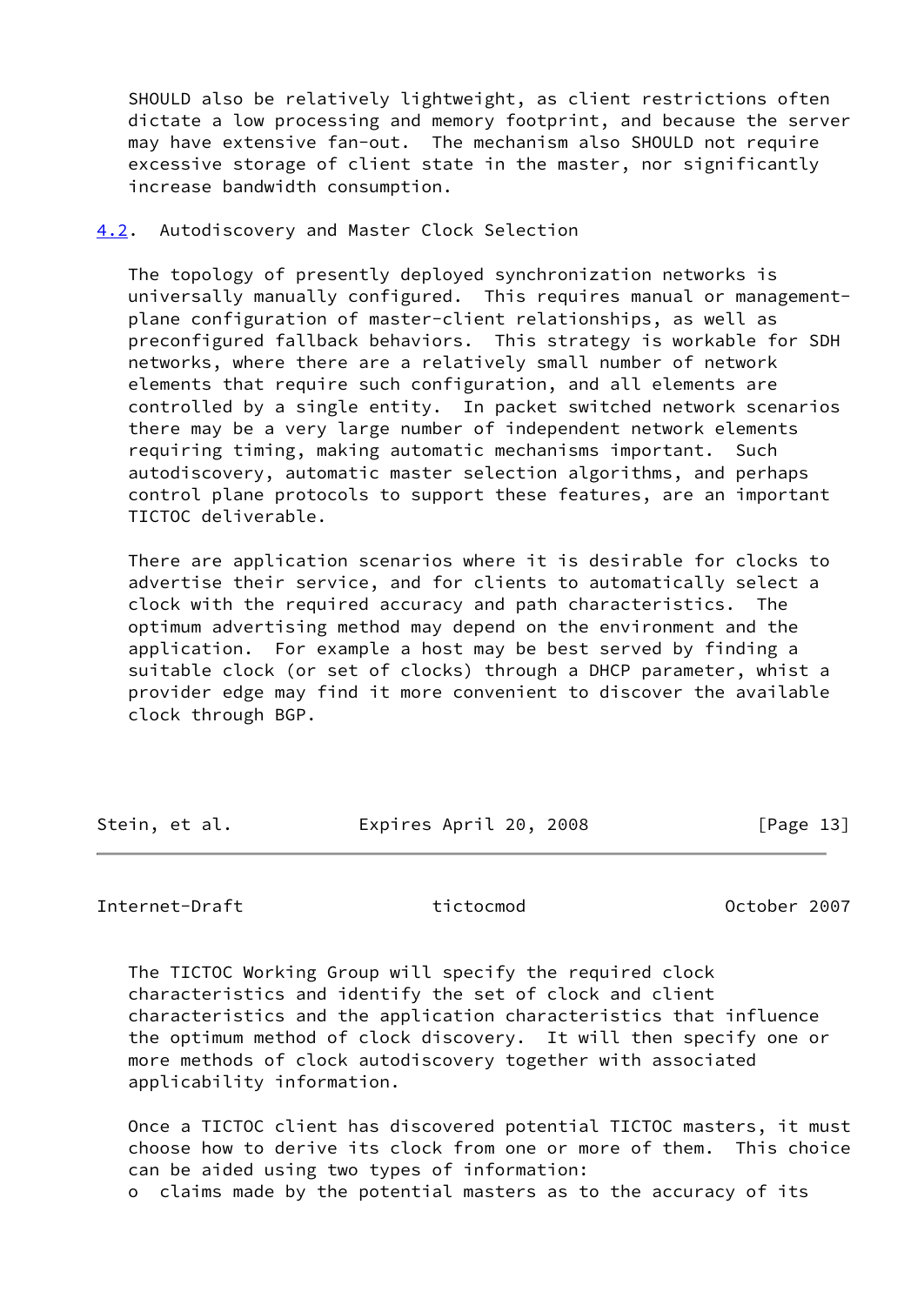local clock (see OAM and SSM below)

 o analysis of the stability of frequency recovered from the potential masters.

 One tactic that a TICTOC client may employ is to individually choose which master to use based on this information. Even if statically configured to use a particular master, a client may be allowed to make independent decisions when the master becomes unavailable or sends synchronization status messages indicating a fault condition.

 A second tactic is not to make a hard decision at all, but rather to perform weighted ensemble averaging of frequencies recovered from all available masters. The weightings, once again, may be based on claims made by the masters or by monitoring of frequency stability.

 Using either tactic, it is important to ensure that "timing loops" are not formed. A timing loop is an erroneous topology that causes locking onto frequencies not traceable to a high quality source. Loops are avoided by ensuring that the frequency distribution paths form a tree.

 Yet another method is not to decide on a timing distribution tree at all, but rather to enable self-organization of independently acting intelligent agents. In such cases the meaning of master and client becomes blurred, as all agents exchange timing information with a subset neighbors that have been discovered. This method may be driven by timing acquisition algorithms that guarantee global convergence of the timing agents, meaning that over time the average timing error decreases, although a given agent's error may sometimes increase.

<span id="page-15-0"></span>[4.3](#page-15-0). OAM, SSM, and Performance Monitoring

 In order to ensure continuity and connectivity of the path from the master to the client, and the reverse path when needed, an Operations, Administration, and Maintenance protocol may be needed. When the master sends timing distribution packets at a constant rate, faults are detected by the client after a few interpacket times; when

| Stein, et al.<br>Expires April 20, 2008 | [Page 14] |
|-----------------------------------------|-----------|
|-----------------------------------------|-----------|

<span id="page-15-1"></span>Internet-Draft tictocmod October 2007

 the rate is variable, the problem is detected after a few times the maximum interpacket interval. However, in either case the master may be unaware of the problem.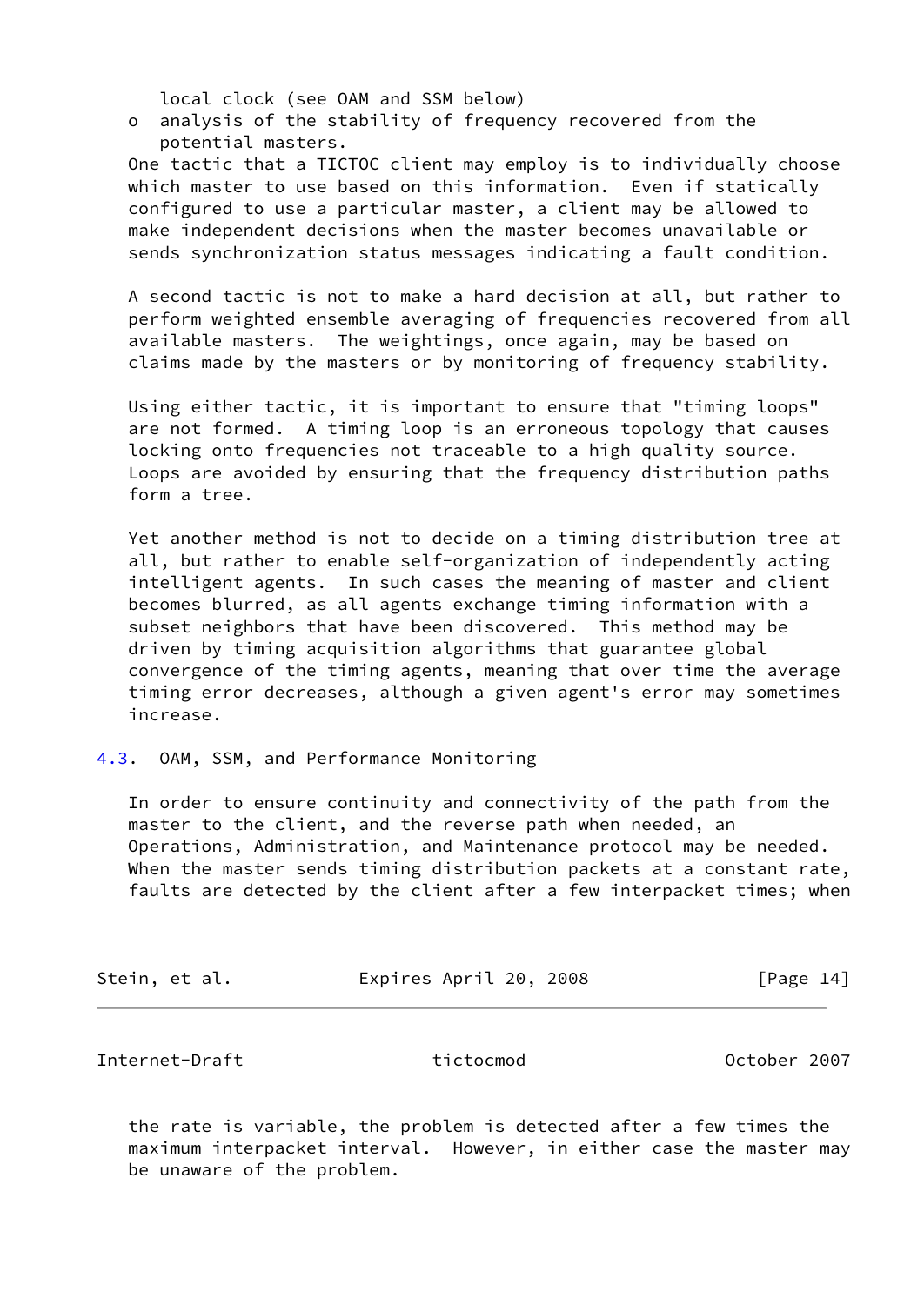Synchronization Status Messages (SSMs) were traditionally used in TDM networks to indicate the accuracy of the source upon which an incoming TDM link based its timing, and to notify the remote site of clock failures. Timing distribution protocols generally have similar functions.

 Performance monitoring is important to ensure the proper operation of timing systems, and may be integrated into OAM mechanisms.

## <span id="page-16-0"></span>[4.4](#page-16-0). Path Selection

 In infrastructure applications it may be possible for TICTOC to seek co-operation from routing elements to optimize the path through the network in order to obtain a better quality of time and frequency transfer that is possible when the timing distribution protocol operates independent of the network layer.

 At the simplest level this is use of paths that can support the required quality of service, and have the lowest congestion impact. However it is also possible for the network layer to be a proactive partner in the transfer process. For example paths may be selected that are explicitly chosen to be symmetric, or paths may be selected such that all are capable of supporting physical frequency transfer (for example synchronous Ethernet), or nodes may be selected such that they are all capable of supporting transparent clock.

 In addition to having to deal with degradation of service due to congestion, TICTOC must not add to the problem. Thus, TICTOC timing distribution protocols MUST be able to act in a TCP friendly way, even at the expense of minor degradation of performance. In such cases, it may be required for the master to inform the client of the change in operating conditions.

### <span id="page-16-1"></span>[4.5](#page-16-1). On-path Support

 The TICTOC architecture will be commensurate with the public Internet, and the timing distribution protocol chosen will be able to function over general packet switched networks.

 In some cases on-path support (for example IEEE 1588 transparent clock) may be needed in order to obtain the required frequency or time accuracy. Such on-path support cannot be expected to be universally available over the public Internet, and it is not a goal of the TICTOC working group to propose augmentation of basic

| Stein, et al. | Expires April 20, 2008 | [Page 15] |
|---------------|------------------------|-----------|
|---------------|------------------------|-----------|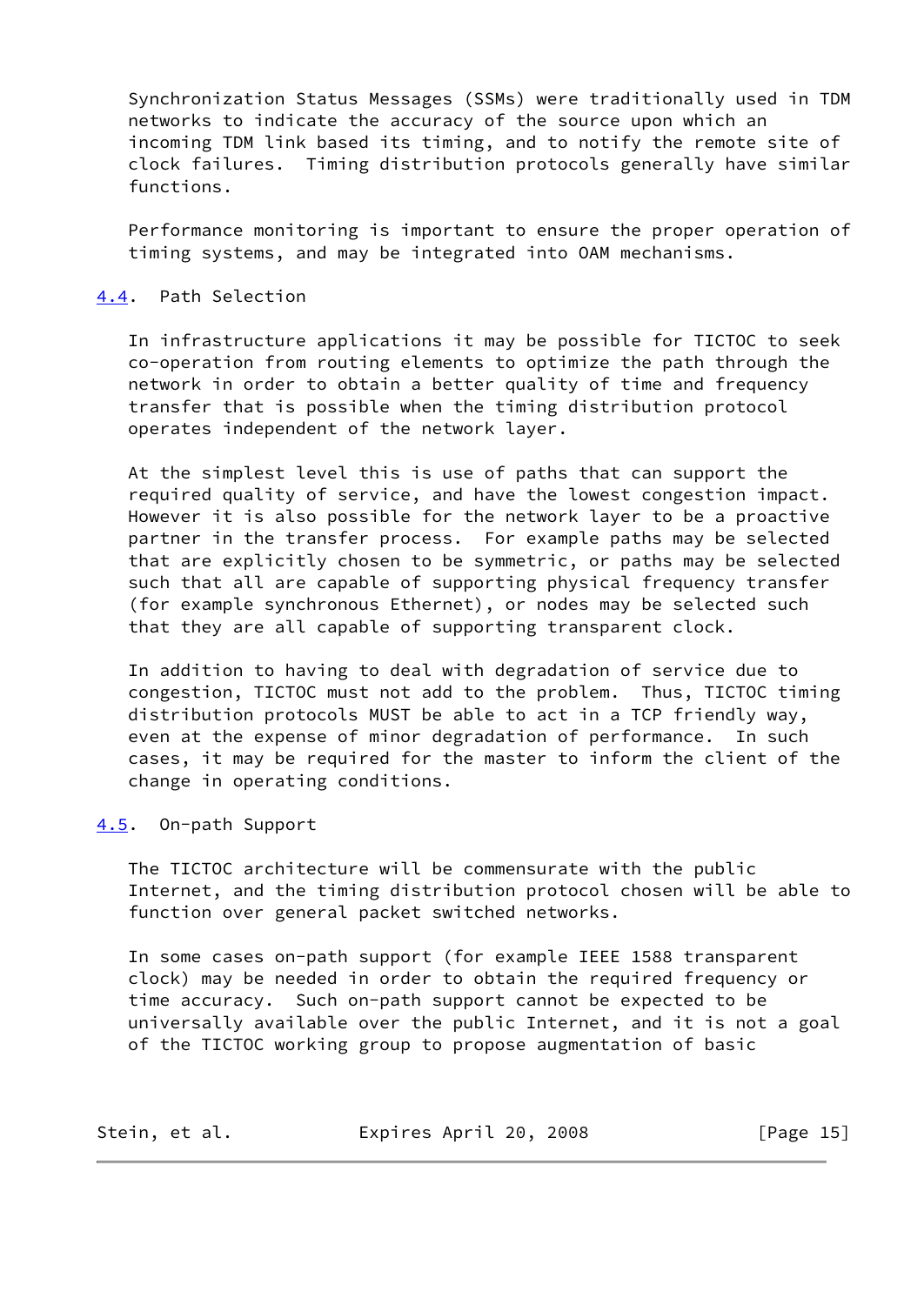<span id="page-17-1"></span>Internet-Draft tictocmod October 2007

 forwarding elements. However, such on-path support may be provided on service provider or enterprise networks, and in such cases TICTOC protocols should be able to exploit it.

 In networks with on-path support, it may be that the optimum path for time transfer is not congruent with the optimum path for data transfer. By using special-purpose IP addresses, and making routing aware of the required path characteristics and address attributes, it is possible to construct paths within the network that maintain the required time transfer characteristics.

 The TICTOC Working Group will specify the required path characteristics and work with the ISIS and OSPF Working Groups to specify the necessary routing extensions to support these requirements.

TICTOC traffic may need to traverse NATs and firewalls.

<span id="page-17-0"></span>[4.6](#page-17-0). Network Management

 As for all network infrastructure mechanisms, timing distribution systems SHOULD be managed. This implies provision of management agents in TICTOC masters and clients, and definition of the appropriate MIBs.

<span id="page-17-2"></span>[5](#page-17-2). Security Considerations

 This document proposes modularization of the work of a proposed Working Group, and thus does not, in itself, raise security concerns. Security aspects of TICTOC have been addressed above.

<span id="page-17-3"></span>[6](#page-17-3). IANA Considerations

 No IANA actions are required as a result of the publication of this document.

## <span id="page-17-4"></span>[7](#page-17-4). Acknowledgements

 The authors wish to thank Alon Geva, Gabriel Zigelboim, and Laurent Montini for invaluable comments.

<span id="page-17-5"></span>[8](#page-17-5). Informative References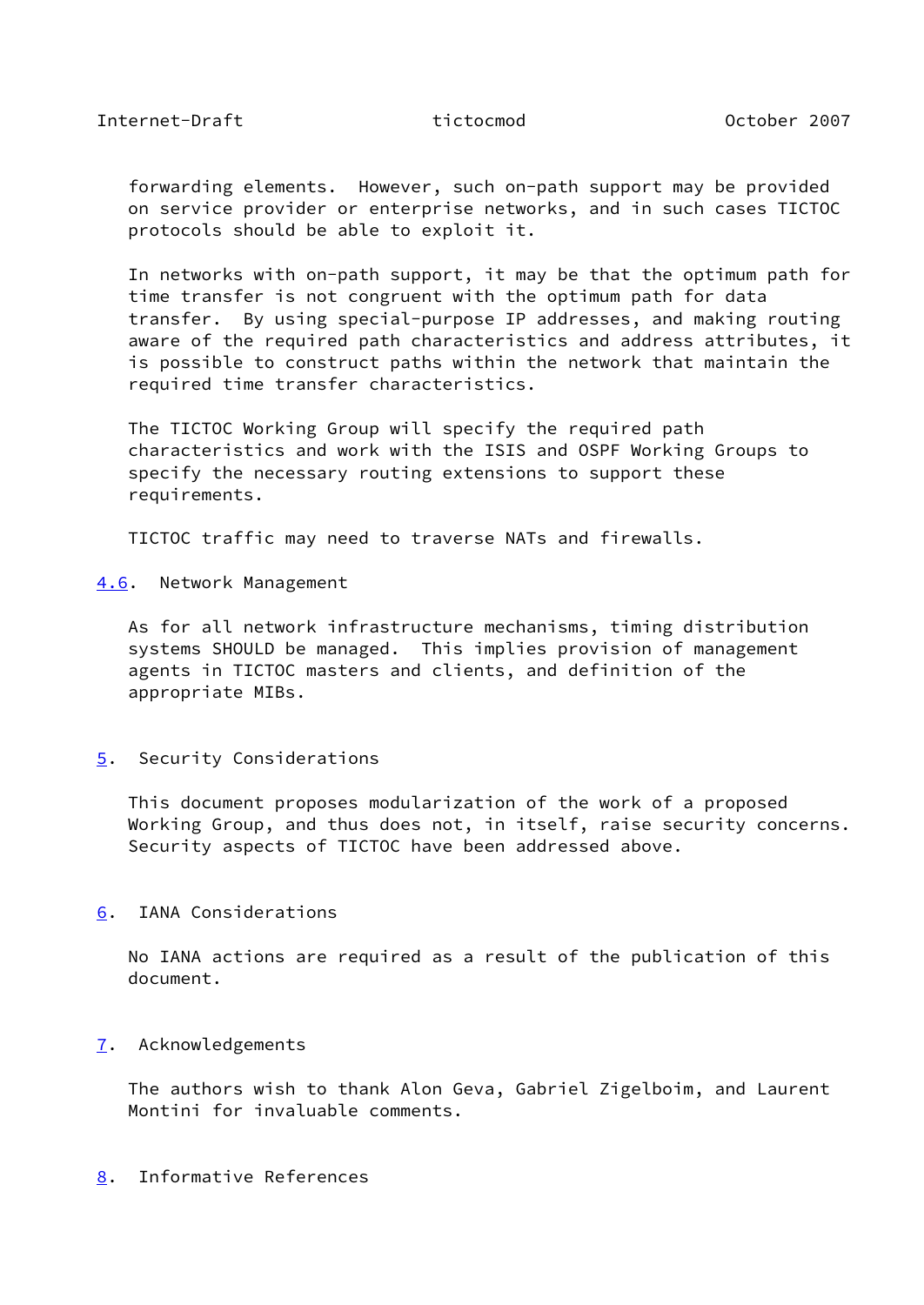<span id="page-18-2"></span>

[1588] IEEE, "1588-2002 Standard for A Precision Clock

<span id="page-18-1"></span><span id="page-18-0"></span>

| Stein, et al.                                                        | Expires April 20, 2008                                                                                                                     | [Page 16]    |
|----------------------------------------------------------------------|--------------------------------------------------------------------------------------------------------------------------------------------|--------------|
| Internet-Draft                                                       | tictocmod                                                                                                                                  | October 2007 |
|                                                                      | Synchronization Protocol for Networked Measurement and<br>Control Systems".                                                                |              |
| $\begin{bmatrix} G8262 \end{bmatrix}$                                | ITU-T, "G.8262 - Timing characteristics of synchronous<br>ethernet equipment slave clock (EEC)".                                           |              |
| $\lceil \mathsf{RFC1305} \rceil$                                     | Mills, D., "Network Time Protocol (Version 3)<br>Specification, Implementation", RFC 1305, March 1992.                                     |              |
|                                                                      | [RFC2119] Bradner, S., "Key words for use in RFCs to Indicate<br>Requirement Levels", BCP 14, RFC 2119, March 1997.                        |              |
| Authors' Addresses<br>Tel Aviv 69719<br><b>ISRAEL</b>                | Yaakov (Jonathan) Stein<br>RAD Data Communications<br>24 Raoul Wallenberg St., Bldg C<br>Phone: +972 3 645-5389<br>Email: yaakov_s@rad.com |              |
| Stewart Bryant<br>Cisco Systems<br>Reading RG2 6GB<br>United Kingdom | 250 Longwater Ave., Green Park<br>Email: stbryant@cisco.com                                                                                |              |
| Karen O'Donoghue<br>US Navy<br>Dahlgren, VA 22448                    | Code B35, NSWCDD, 17320 Dahlgren Rd.                                                                                                       |              |

Email: karen.odonoghue@navy.mil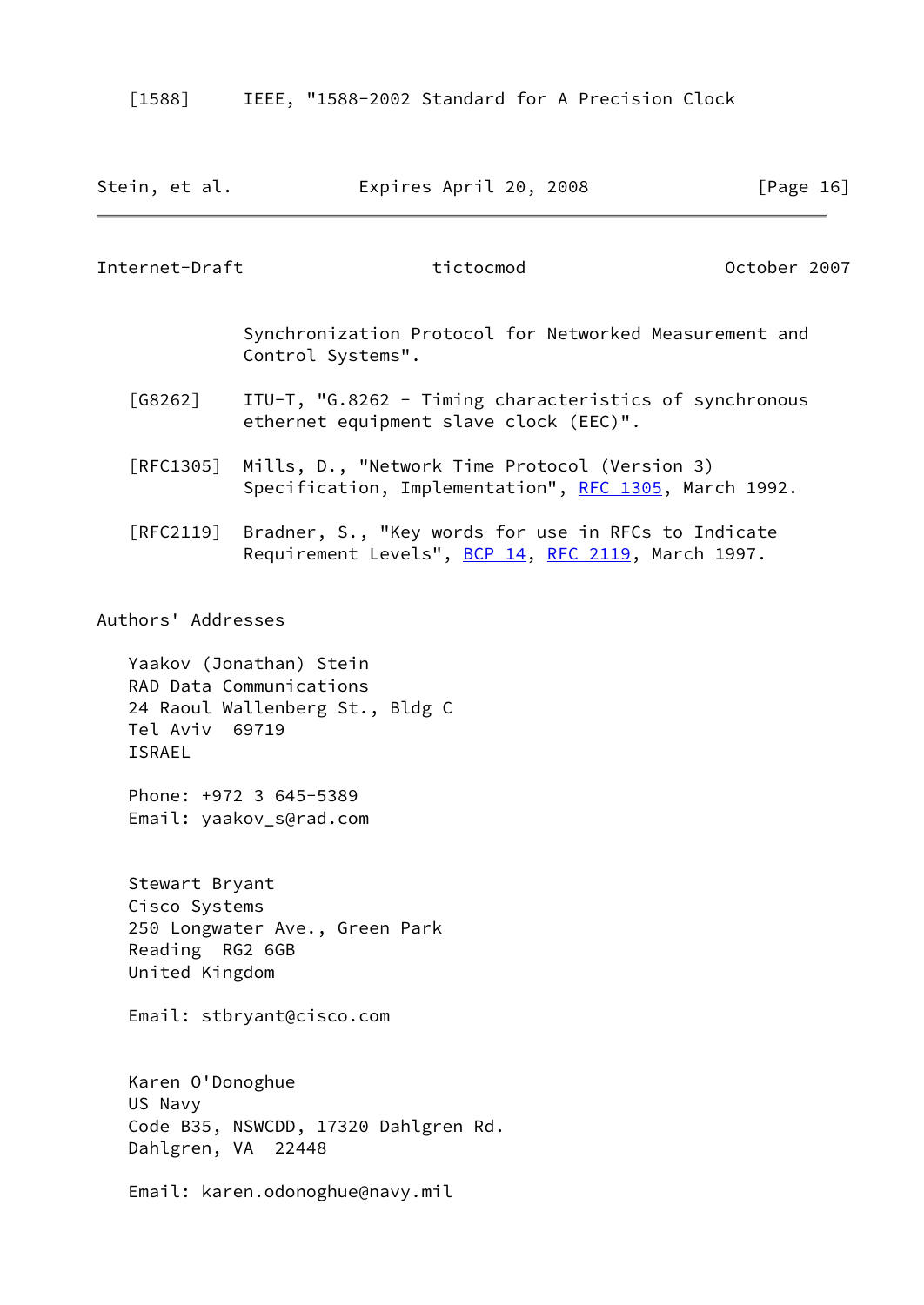Stein, et al. Expires April 20, 2008 [Page 17]

<span id="page-19-0"></span>Internet-Draft tictocmod October 2007

Full Copyright Statement

Copyright (C) The IETF Trust (2007).

 This document is subject to the rights, licenses and restrictions contained in  $BCP$  78, and except as set forth therein, the authors retain all their rights.

 This document and the information contained herein are provided on an "AS IS" basis and THE CONTRIBUTOR, THE ORGANIZATION HE/SHE REPRESENTS OR IS SPONSORED BY (IF ANY), THE INTERNET SOCIETY, THE IETF TRUST AND THE INTERNET ENGINEERING TASK FORCE DISCLAIM ALL WARRANTIES, EXPRESS OR IMPLIED, INCLUDING BUT NOT LIMITED TO ANY WARRANTY THAT THE USE OF THE INFORMATION HEREIN WILL NOT INFRINGE ANY RIGHTS OR ANY IMPLIED WARRANTIES OF MERCHANTABILITY OR FITNESS FOR A PARTICULAR PURPOSE.

Intellectual Property

 The IETF takes no position regarding the validity or scope of any Intellectual Property Rights or other rights that might be claimed to pertain to the implementation or use of the technology described in this document or the extent to which any license under such rights might or might not be available; nor does it represent that it has made any independent effort to identify any such rights. Information on the procedures with respect to rights in RFC documents can be found in [BCP 78](https://datatracker.ietf.org/doc/pdf/bcp78) and [BCP 79](https://datatracker.ietf.org/doc/pdf/bcp79).

 Copies of IPR disclosures made to the IETF Secretariat and any assurances of licenses to be made available, or the result of an attempt made to obtain a general license or permission for the use of such proprietary rights by implementers or users of this specification can be obtained from the IETF on-line IPR repository at